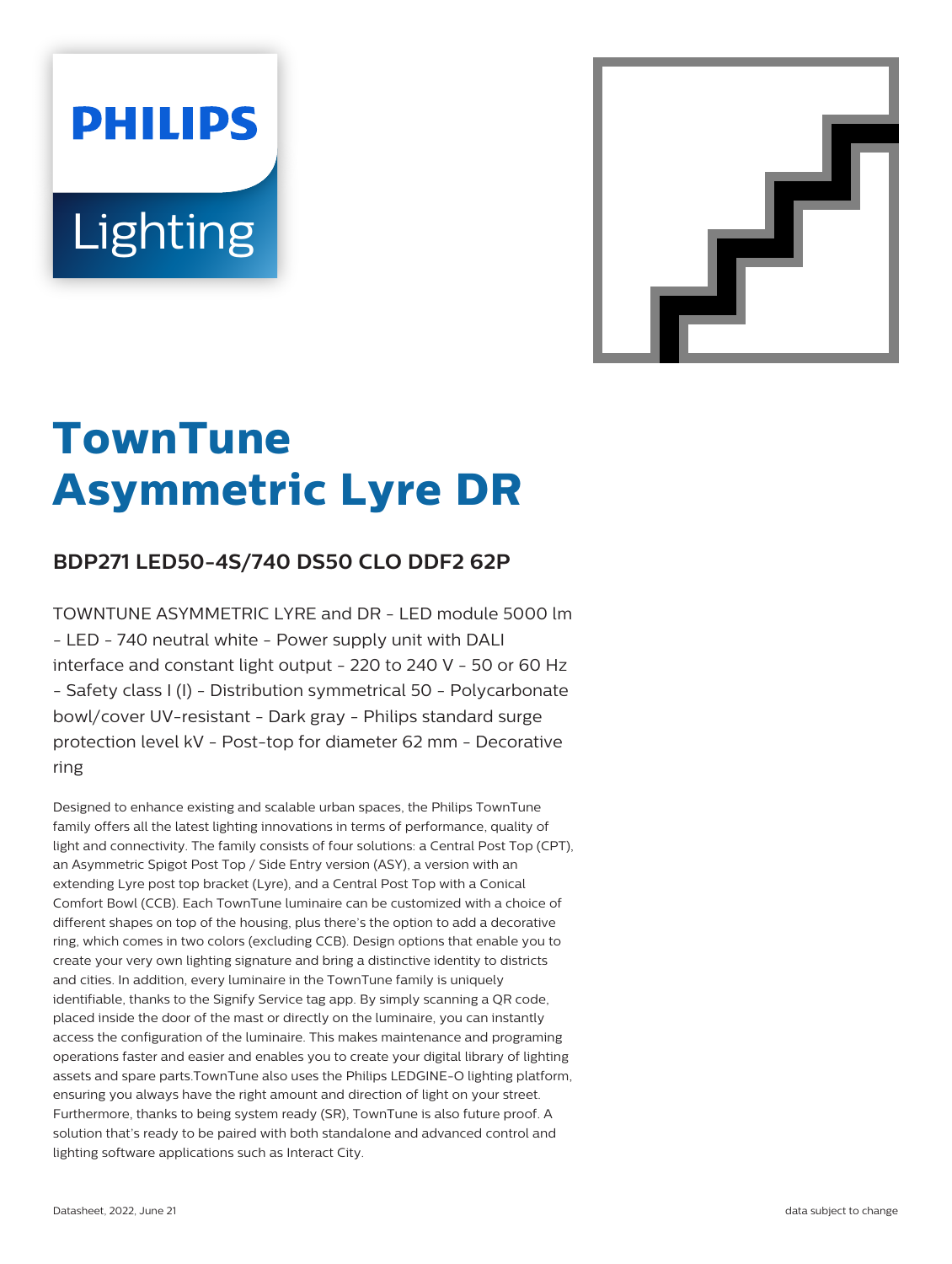### **TownTune Asymmetric Lyre DR**

#### **Product data**

| <b>General information</b>                  |                                           |
|---------------------------------------------|-------------------------------------------|
| Lamp family code                            | LED50 [ LED module 5000 lm]               |
| Light source color                          | 740 neutral white                         |
| Light source replaceable                    | Yes                                       |
| Number of gear units                        | 1 unit                                    |
| Driver/power unit/transformer               | PSD-CLO [ Power supply unit with DALI     |
|                                             | interface and constant light output]      |
| Driver included                             | Yes                                       |
| Optical cover/lens type                     | PC-UV   Polycarbonate bowl/cover UV-      |
|                                             | resistant]                                |
| Luminaire light beam spread                 | 152° x 155°                               |
| <b>Control interface</b>                    | DALI                                      |
| Connection                                  | CI [ Internal connector]                  |
| Cable                                       |                                           |
| <b>Protection class IEC</b>                 | Safety class I (I)                        |
| <b>Flammability mark</b>                    | F [ For mounting on normally flammable    |
|                                             | surfaces]                                 |
| <b>CE mark</b>                              | CE mark                                   |
| <b>ENEC mark</b>                            | <b>ENEC</b> mark                          |
| <b>Warranty period</b>                      | 5 years                                   |
| Decorative accessories                      | DR [ Decorative ring]                     |
| Optic type outdoor                          | Distribution symmetrical 50               |
| <b>Remarks</b>                              | * At extreme ambient temperatures the     |
|                                             | luminaire might automatically dim down to |
|                                             | protect components                        |
|                                             |                                           |
| Constant light output                       | Yes                                       |
| Number of products on MCB of 16 A type B 10 |                                           |
| <b>EU RoHS compliant</b>                    | Yes                                       |
| Light source engine type                    | LED                                       |
| Service tag                                 | Yes                                       |
| <b>Product family code</b>                  | BDP271   TOWNTUNE ASYMMETRIC LYRE         |
|                                             | and DR]                                   |
|                                             |                                           |
| <b>Light technical</b>                      |                                           |
| Upward light output ratio                   | 0                                         |
| Standard tilt angle posttop                 | О°                                        |
| Standard tilt angle side entry              |                                           |
|                                             |                                           |
| <b>Operating and electrical</b>             |                                           |
| <b>Input Voltage</b>                        | 220 to 240 V                              |
| <b>Input Frequency</b>                      | 50 or 60 Hz                               |
| Initial CLO power consumption               | 29 W                                      |
| Average CLO power consumption               | 29 W                                      |
| End CLO power consumption                   | 29.5 W                                    |
| Inrush current                              | 43 A                                      |
| Inrush time                                 | 0.26 ms                                   |
| Power Factor (Min)                          | 0.96                                      |

| <b>Controls and dimming</b>                   |                                            |
|-----------------------------------------------|--------------------------------------------|
| Dimmable                                      | Yes                                        |
|                                               |                                            |
| <b>Mechanical and housing</b>                 |                                            |
| <b>Housing Material</b>                       | Aluminum die-cast                          |
| Reflector material                            | Acrylate                                   |
| Optic material                                | Polymethyl methacrylate                    |
| Optical cover/lens material                   | Polymethyl methacrylate                    |
| <b>Fixation material</b>                      | Aluminum                                   |
| <b>Mounting device</b>                        | 62P [ Post-top for diameter 62 mm]         |
| Optical cover/lens shape                      | Convex lens                                |
| Optical cover/lens finish                     | Clear                                      |
| Overall height                                | 580 mm                                     |
| <b>Overall diameter</b>                       | 533 mm                                     |
| Effective projected area                      | $0.095 \, \text{m}^2$                      |
| Color                                         | Dark gray                                  |
| Dimensions (Height x Width x Depth)           | 580 x NaN x NaN mm (22.8 x NaN x NaN in)   |
|                                               |                                            |
| <b>Approval and application</b>               |                                            |
| Ingress protection code                       | IP66 [ Dust penetration-protected, jet-    |
|                                               | proof]                                     |
| Mech. impact protection code                  | IK09 [ 10 J]                               |
| <b>Surge Protection (Common/Differential)</b> | Philips standard surge protection level kV |
| Sustainability rating                         |                                            |
|                                               |                                            |
| Initial performance (IEC compliant)           |                                            |
| Initial luminous flux (system flux)           | 3626 lm                                    |
| Luminous flux tolerance                       | $+/-7%$                                    |
| Initial LED luminaire efficacy                | 125 lm/W                                   |
| Init. Corr. Color Temperature                 | 4000K                                      |
| Init. Color Rendering Index                   | >70                                        |
| Initial chromaticity                          | (0.381, 0.379) SDCM <5                     |
| Initial input power                           | 29 W                                       |
| Power consumption tolerance                   | $+/-10%$                                   |
| Init. Color Rendering Index Tolerance         | $+/-2$                                     |
|                                               |                                            |
| Over time performance (IEC compliant)         |                                            |
| Control gear failure rate at median useful    | 10 %                                       |
| life 100000 h                                 |                                            |
| Lumen maintenance at median useful life* L100 |                                            |
| 100000h                                       |                                            |
| <b>Application conditions</b>                 |                                            |
| Ambient temperature range                     | -40 to +50 $^{\circ}$ C                    |
| Performance ambient temperature Tq            | 25 °C                                      |
|                                               |                                            |
| Maximum dim level                             | 10%                                        |